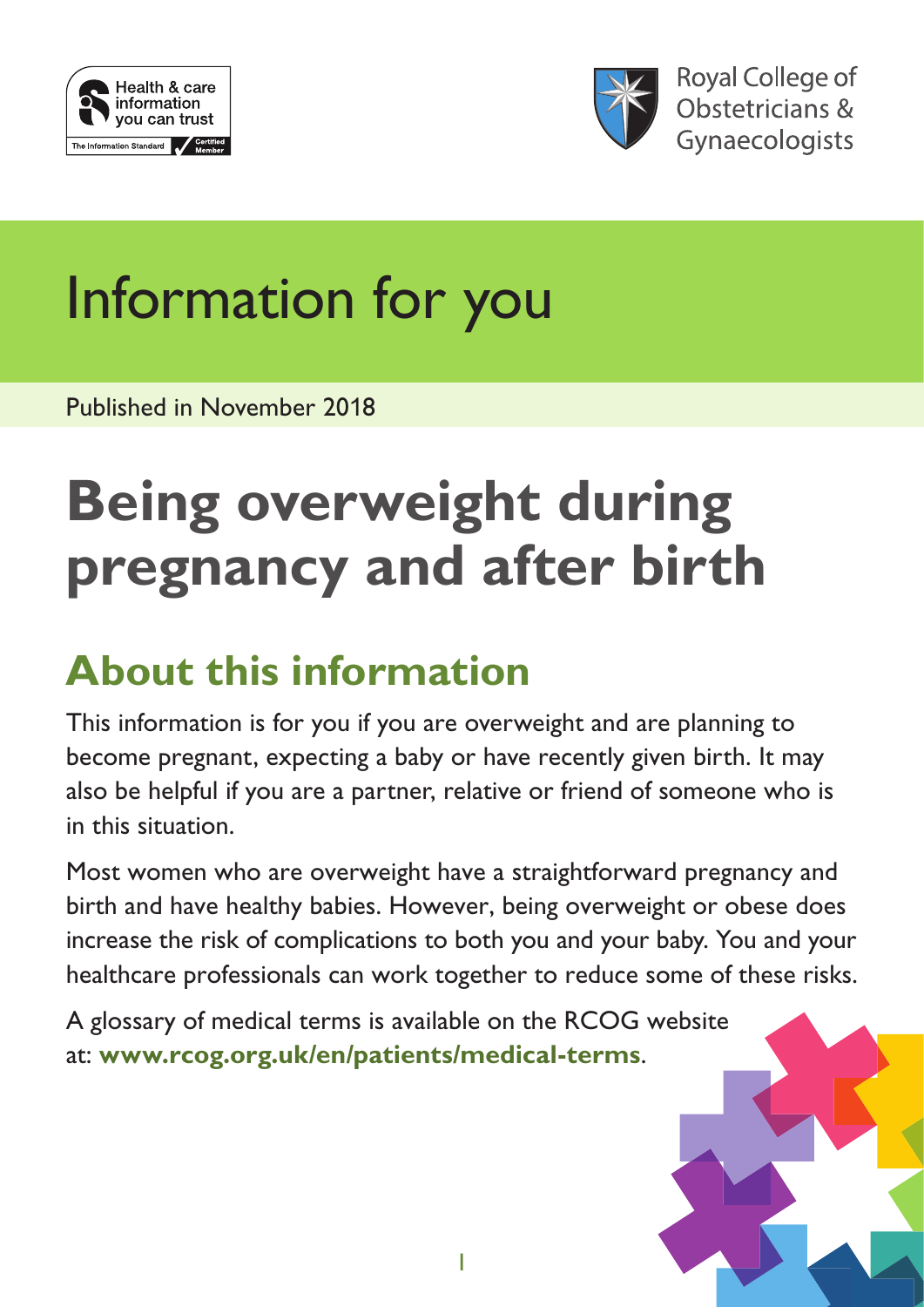### **Key points**

- BMI (body mass index) calculation is a simple way to find out whether you are a healthy weight for your height. A BMI of 18.5–24.9 is considered healthy.
- A BMI of 25 or above is associated with risks for you and your baby.
- The higher your BMI, the greater the risks are.
- Some of the risks with raised BMI include increased risk of thrombosis, gestational diabetes, high blood pressure, pre-eclampsia, induction of labour, caesarean birth, anaesthetic complications and wound infections.
- A raised BMI also increases your risk of having a miscarriage, giving birth early, having a big baby or having a stillbirth.
- Healthy eating and exercise can benefit you and your baby.
- If your BMI is 30 or above, you are advised to take a higher dose of folic acid (5 mg per day).

### **What is BMI?**

BMI is your body mass index, which is a measure of your weight in relation to your height. A healthy BMI is in the range 18.5 to 24.9. A person with a BMI in the range 25 to 29.9 is considered overweight. A person with a BMI of 30 or above is considered to be obese.

### **When will BMI be calculated in pregnancy?**

Your BMI will be calculated at your first antenatal booking appointment.

You may be weighed again later in your pregnancy.

You can also calculate your BMI by using the calculator on the NHS website: **[www.nhs.uk/Tools/Pages/Healthyweightcalculator.aspx](https://www.nhs.uk/Tools/Pages/Healthyweightcalculator.aspx)**.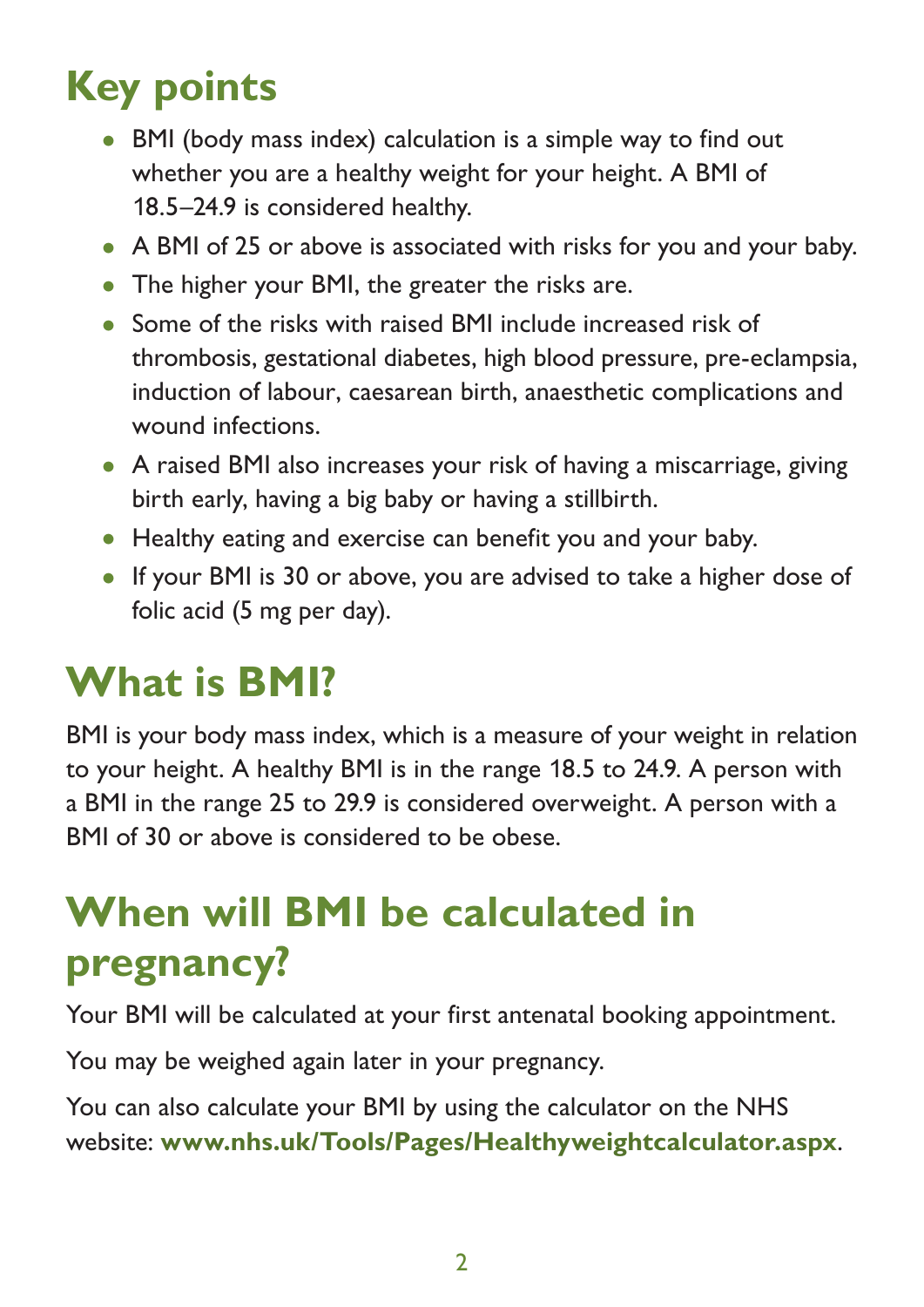### **What are the risks of a high BMI in pregnancy?**

Most women with a high BMI have a straightforward pregnancy and have healthy babies. However, being overweight or obese does increase the risk of complications for you and your baby. The higher your BMI, the greater the risks.

If your BMI at your antenatal booking visit is 30 or above, you may be offered consultant-led antenatal care. Your healthcare professional will discuss with you any additional risks for you and your baby as well as how these can be reduced.

### **Risks to you and how to reduce some of these risks**

#### **Thrombosis**

Thrombosis is a blood clot in your legs (venous thrombosis) or in your lungs (pulmonary embolism), which can be life-threatening. Pregnancy itself increases your risk of developing thrombosis. If you are overweight, the risk of developing thrombosis is further increased.

Your risk for thrombosis will be assessed at your first antenatal appointment and will be monitored during your pregnancy. You may be offered injections of a medication called low-molecular-weight heparin to reduce your risk of thrombosis. This is safe to take during pregnancy. For more information, see the RCOG patient information *Reducing the risk of venous thrombosis in pregnancy and after birth* (**[www.rcog.org.](https://www.rcog.org.uk/en/patients/patient-leaflets/reducing-the-risk-of-venous-thrombosis-in-pregnancy-and-after-birth) [uk/en/patients/patient-leaflets/reducing-the-risk-of-venous](https://www.rcog.org.uk/en/patients/patient-leaflets/reducing-the-risk-of-venous-thrombosis-in-pregnancy-and-after-birth)[thrombosis-in-pregnancy-and-after-birth](https://www.rcog.org.uk/en/patients/patient-leaflets/reducing-the-risk-of-venous-thrombosis-in-pregnancy-and-after-birth)**).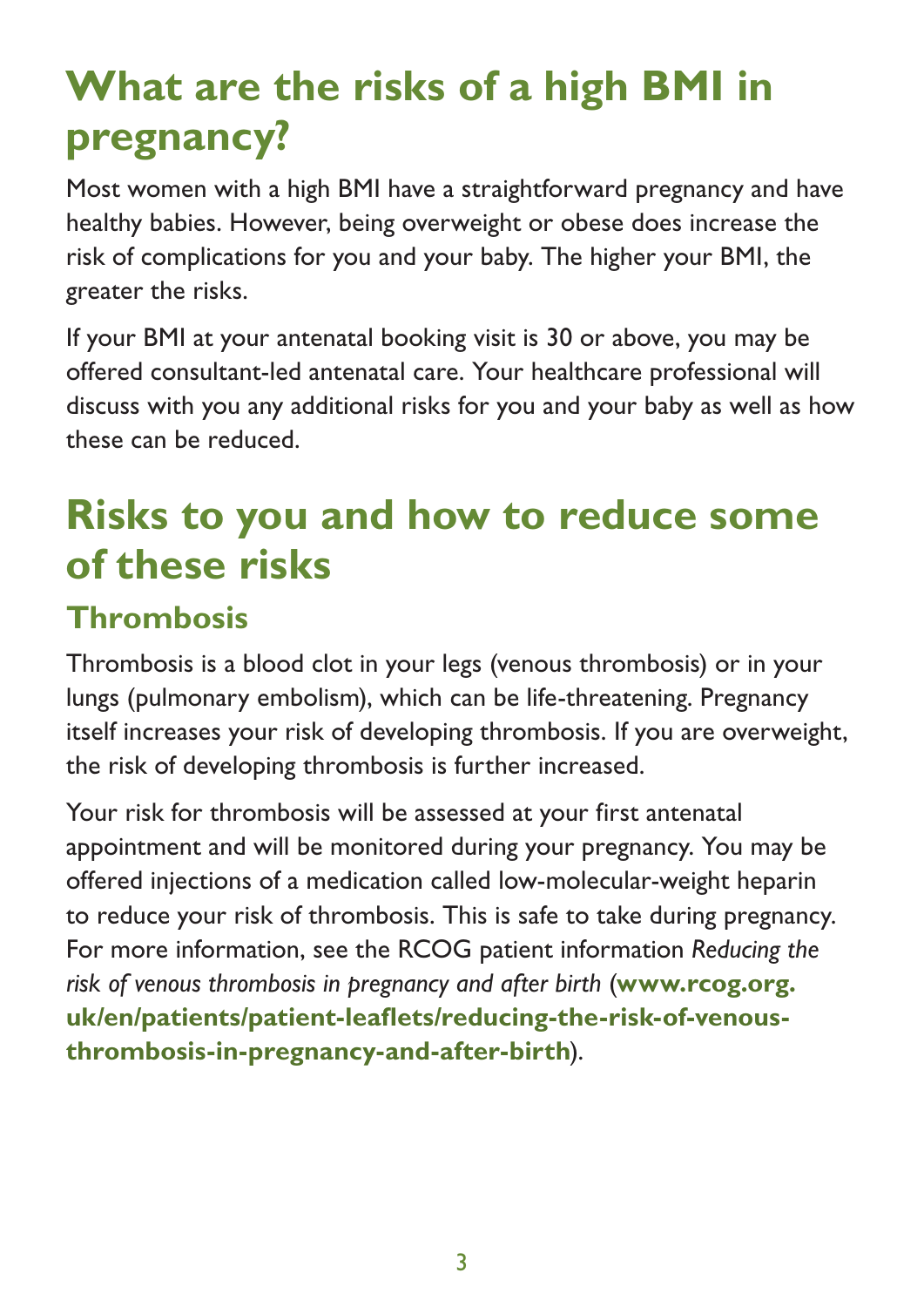#### **Gestational diabetes**

**Diabetes** that is first diagnosed in pregnancy is known as gestational diabetes. If your BMI is 30 or above, you are three times more likely to develop gestational diabetes compared with women with a BMI under 25.

You will be offered a test for gestational diabetes between 24 and 28 weeks. If the test shows that you have gestational diabetes, you will be referred to a specialist for further testing and treatment as required.

For further information see the RCOG patient information *Gestational diabetes* (**[www.rcog.org.uk/en/patients/patient-leaflets/gestational](https://www.rcog.org.uk/en/patients/patient-leaflets/gestational-diabetes/)[diabetes/](https://www.rcog.org.uk/en/patients/patient-leaflets/gestational-diabetes/)**).

#### **High blood pressure and pre-eclampsia**

Being overweight increases your risk of developing high blood pressure and **pre- eclampsia**. If you have a BMI of 30 or above, your risk of preeclampsia is 2–4 times higher compared with those with a BMI under 25.

Your blood pressure and urine will be monitored at each of your appointments. Your risk of pre-eclampsia may be further increased if:

- you are over 40 years old
- you have had pre-eclampsia in a previous pregnancy
- your blood pressure was already high before pregnancy.

If you have these or other risk factors, your healthcare professional may recommend a low dose of aspirin to reduce the risk of you developing pre-eclampsia.

For further information, see the RCOG patient information *Pre-eclampsia* (**[www.rcog.org.uk/en/patients/patient-leaflets/pre-eclampsia/](https://www.rcog.org.uk/en/patients/patient-leaflets/pre-eclampsia/)**).

#### **Mental health problems**

All pregnant women are asked some questions about their mental health at their first antenatal (booking) appointment. Being overweight slightly increases your risk of developing mental health problems in pregnancy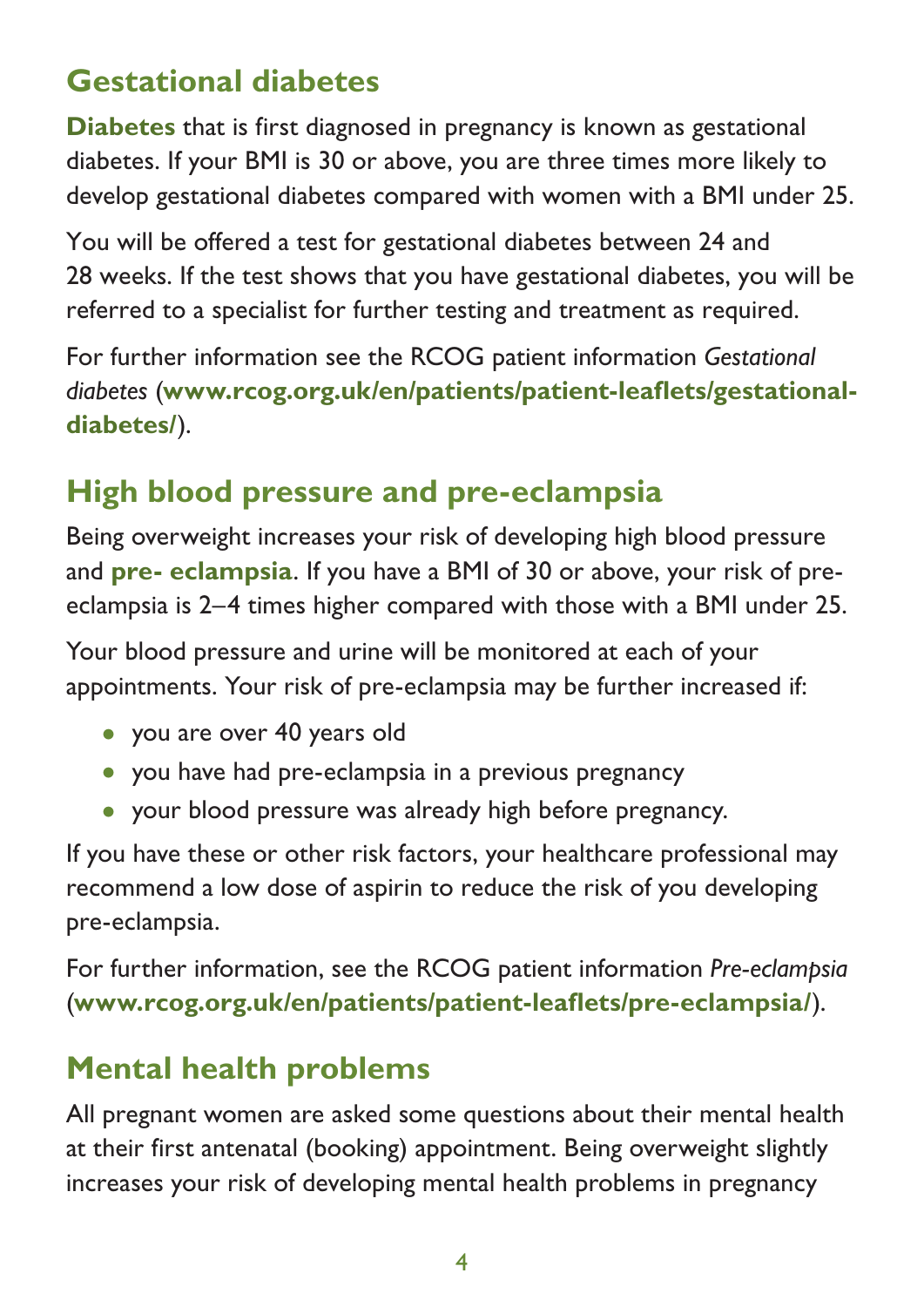and after birth. Your healthcare professional will ask you a few questions to help identify whether you are at risk. Your healthcare professional will ask you a few questions to help identify whether you are at risk.

Further information on mental health problems during pregnancy and after birth is available on the Best Beginnings website at: **[www.](https://www.bestbeginnings.org.uk/helping-parents-with-mental-health-issues) [bestbeginnings.org.uk/helping-parents-with-mental-health-issues](https://www.bestbeginnings.org.uk/helping-parents-with-mental-health-issues)**.

### **Risks for your baby**

- The overall likelihood of a miscarriage in early pregnancy is 1 in 5 (20%), but if you have a BMI of 30 or above, your risk increases to 1 in 4 (25%).
- If you are overweight before pregnancy or in early pregnancy, this can affect the way your baby develops in the uterus (womb). Overall, around 1 in 1000 babies in the UK are born with neural tube defects (problems with the development of the baby's skull and spine), but if your BMI is 30 or above, this risk is nearly doubled (2 in 1000).
- If you are overweight, you are more likely to have a baby weighing more than 4 kg, which increases the risk of complications for you and your baby during birth. If your BMI is 30 or above, your risk is doubled from 7 in 100 to 14 in 100 compared with women with a BMI of between 20 and 30.
- The overall likelihood of stillbirth in the UK is 1 in every 200 births. If you have a BMI of 30 or above, this risk increases to 1 in every 100 births.
- If you have a high BMI during pregnancy, you may need additional ultrasound scans to check your baby's development, growth and position. Your baby's growth is normally monitored during pregnancy using a tape measure to record the size of the uterus. If your BMI is more than 35 then it may be difficult to be accurate with a tape measure so your healthcare professional may request additional ultrasound scans.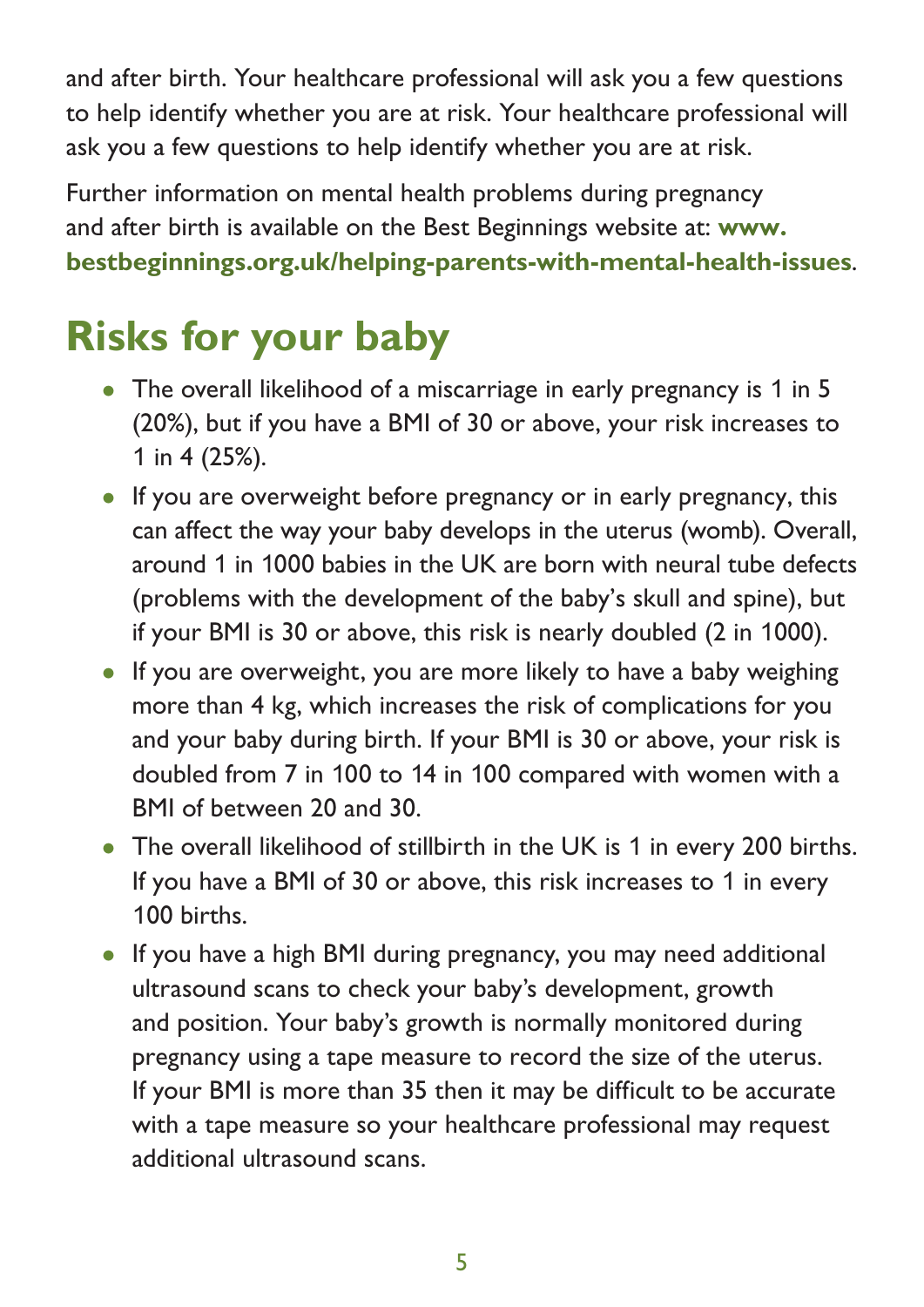• All women in the UK are offered an ultrasound scan at around 20 weeks to look for structural problems that your baby may have. This scan is less accurate at picking up problems if your BMI is raised.

### **How else can the risks to me and my baby be reduced?**

### **Healthy eating**

A healthy diet will benefit both you and your baby during pregnancy and after birth. You may be referred to a dietician for specialist advice about healthy eating. The website **[www.nhs.uk/Livewell/healthy-eating/](http://www.nhs.uk/Livewell/healthy-eating/Pages/Healthyeating.aspx) [Pages/Healthyeating.aspx](http://www.nhs.uk/Livewell/healthy-eating/Pages/Healthyeating.aspx)** can provide more information about a healthy diet.

Trying to lose weight by dieting during pregnancy is not recommended. However, by making healthy changes to your diet, you may not gain any weight during pregnancy and you may even lose a small amount. This is not harmful.

#### **Exercise**

You will be offered information and advice about being physically active during pregnancy. There is further information about physical activity for pregnant women on the RCOG website at: **[www.rcog.org.uk/en/](https://www.rcog.org.uk/en/patients/patient-leaflets/physical-activity-pregnancy/) [patients/patient-leaflets/physical-activity-pregnancy/](https://www.rcog.org.uk/en/patients/patient-leaflets/physical-activity-pregnancy/)**.

Physical activity will benefit both you and your baby. If you have not previously exercised routinely, you should begin with about 15 minutes of continuous exercise, three times per week, increasing gradually to 30 minute sessions every day. Some examples of healthy exercise include swimming, walking and pregnancy yoga.

#### **An increased dose of folic acid**

Folic acid helps to reduce the risk of your baby having a neural tube defect. If your BMI is 30 or above, a daily dose of 5mg of folic acid is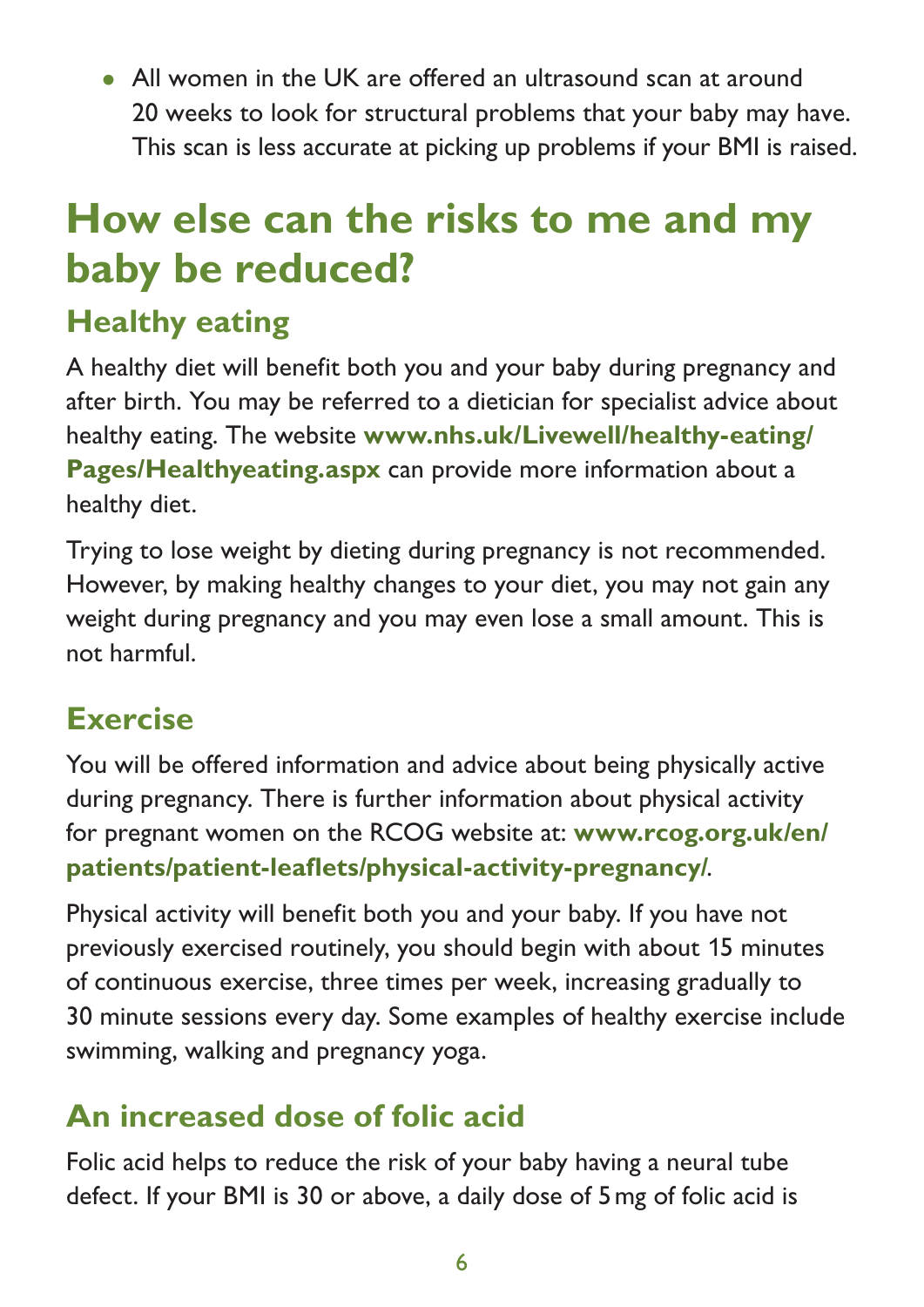recommended. This is higher than the usual pregnancy dose and is only available on prescription. Ideally, you should start taking this a month before you conceive and continue to take it until you reach your 13th week of pregnancy. However, if you have not started taking it early, there is still a benefit from taking it when you find out that you are pregnant.

### **Labour and giving birth**

There is an increased risk of complications during labour and birth, particularly if your BMI is 40 or more. These complications include:

- your baby being born before 37 weeks of pregnancy (preterm birth)
- a longer labour
- your baby's shoulder becoming 'stuck' during birth (shoulder dystocia); for further information, see the RCOG patient information *Shoulder dystocia* (**[www.rcog.org.uk/en/patients/patient](https://www.rcog.org.uk/en/patients/patient-leaflets/shoulder-dystocia/)[leaflets/shoulder-dystocia/](https://www.rcog.org.uk/en/patients/patient-leaflets/shoulder-dystocia/)**)
- an emergency caesarean birth
- more complications during and after a caesarean birth, such as heavy bleeding, **anaesthetic** complications and wound infection.

#### **Planning for labour and birth**

While you are pregnant you should have a discussion with your healthcare professional about where you will choose to give birth. Depending on your individual circumstances, you may be advised to give birth in a consultant-led unit with easy access to medical support.

#### **What happens in early labour?**

You may be offered a cannula (a fine plastic tube that is inserted into a vein to allow drugs and/or fluid to be given directly into your bloodstream) early in labour. If you are overweight, it may be more difficult for your healthcare professional to do this, which may lead to a delay if it is not done until it is needed in an emergency situation.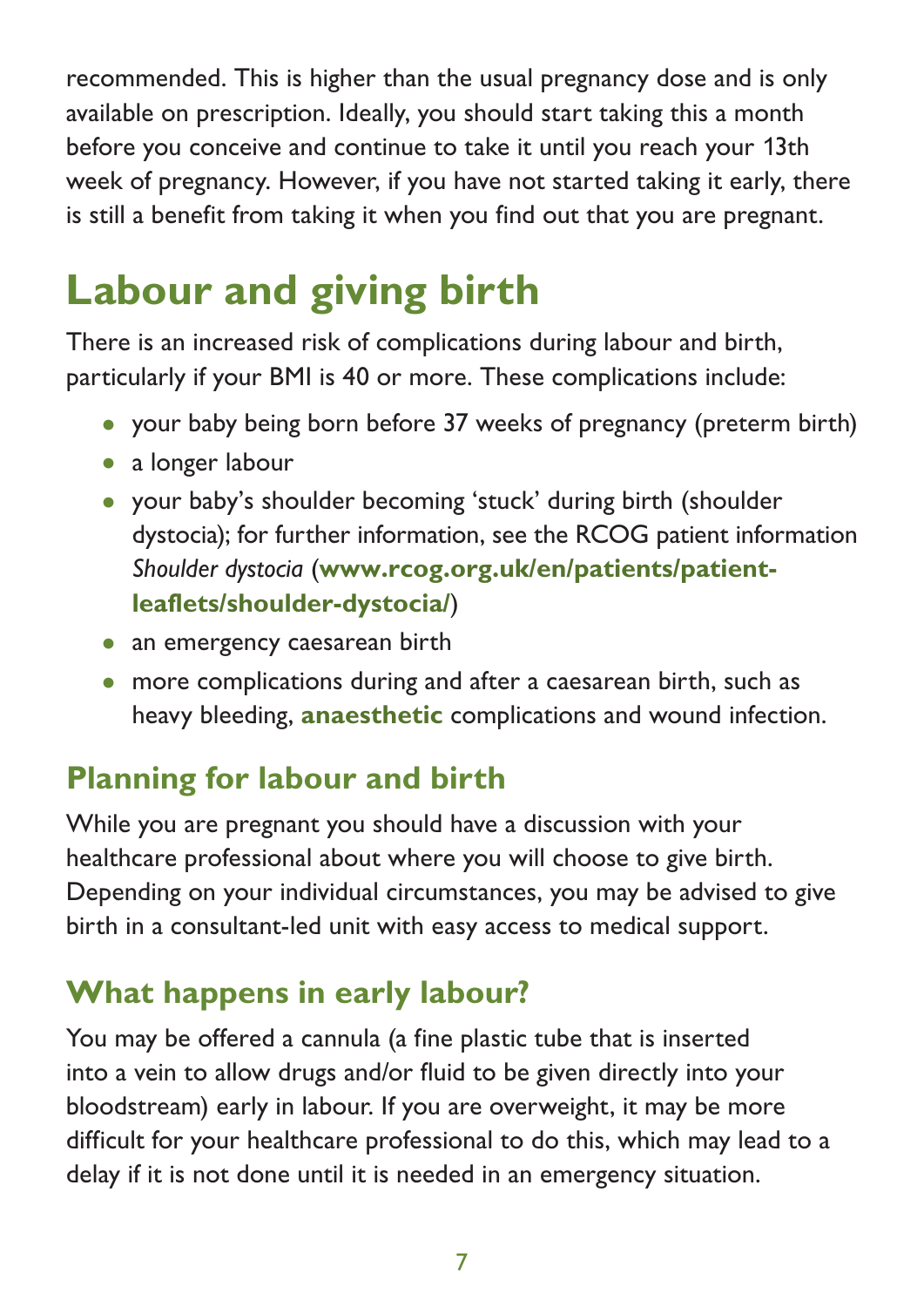#### **Pain relief**

All types of pain relief are available to you. However, having an epidural can be more difficult if you are overweight. You may be offered a discussion with an anaesthetist to talk about your choices for pain relief during labour.

#### **Delivering the placenta (afterbirth)**

To reduce your risk of postpartum haemorrhage (heavy bleeding after childbirth), your healthcare professional will recommend having an injection to help with the delivery of the placenta (afterbirth). For further information, see the RCOG patient information *Heavy bleeding after birth (postpartum haemorrhage)* (**[www.rcog.org.uk/en/patients/patient](https://www.rcog.org.uk/en/patients/patient-leaflets/heavy-bleeding-after-birth-postpartum-haemorrhage/)[leaflets/heavy-bleeding-after-birth-postpartum-haemorrhage/](https://www.rcog.org.uk/en/patients/patient-leaflets/heavy-bleeding-after-birth-postpartum-haemorrhage/)**).

## **What happens after giving birth?**

After giving birth, some of your risks continue. By working together with your healthcare professionals, you can minimise the risks in a number of ways, as discussed below.

#### **Monitoring blood pressure**

If you developed high blood pressure or pre-eclampsia during pregnancy, you are at increased risk of high blood pressure for a few weeks after the birth of your baby and this will therefore be monitored.

#### **Prevention of thrombosis**

You are at increased risk of thrombosis for a few weeks after the birth of your baby. Your risk will be reassessed after your baby is born. To reduce the risk of a blood clot developing after your baby is born:

• try to be active as soon as you feel comfortable – avoid sitting still for long periods.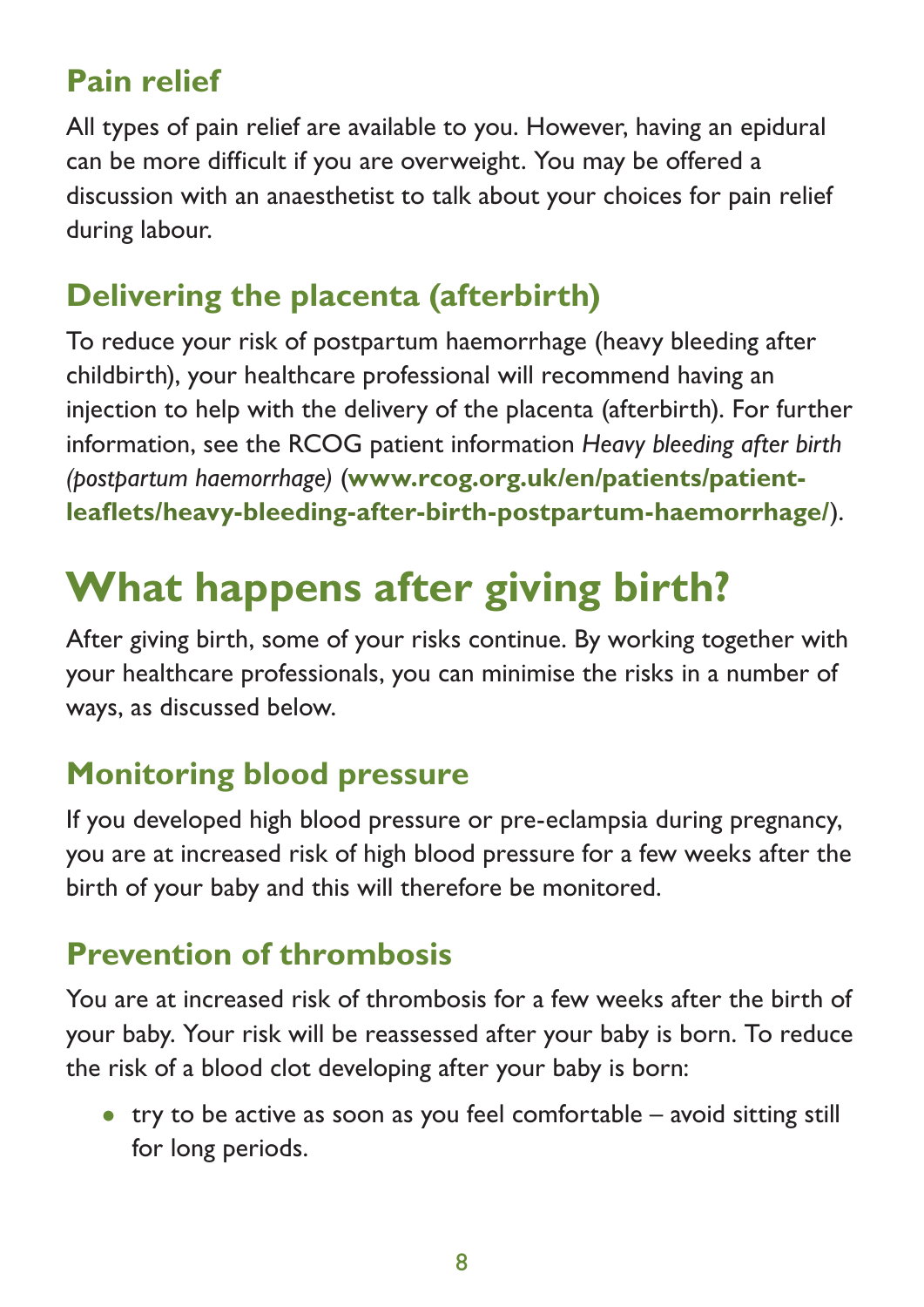- wear special compression stockings, if you have been advised you need them
- if you have a BMI of 40 or above, you may be offered blood-thinning injections (low-molecular-weight heparin treatment) for at least 10 days after the birth of your baby; it may be necessary to continue taking this for 6 weeks.

#### **Information and support about breastfeeding**

How you choose to feed your baby is a very personal decision. There are many benefits of breastfeeding for you and your baby. It is possible to breastfeed whatever your weight. Extra help is available if you need it from your healthcare professional and local breastfeeding support organisations (for example, see **[www.nct.org.uk/baby-toddler/](https://www.nct.org.uk/baby-toddler/feeding/early-days/new-baby-feeding-support) [feeding/early-days/new-baby-feeding-support](https://www.nct.org.uk/baby-toddler/feeding/early-days/new-baby-feeding-support)**).

#### **Healthy eating and exercise**

Continue to follow the advice on healthy eating and exercise. If you want to lose weight once you have had your baby, you can discuss this with your healthcare professional.

### **Planning for a future pregnancy**

If you have a BMI of 30 or above, whether you are planning your first pregnancy or are between pregnancies, it is advisable to lose weight. By losing weight you:

- increase your ability to become pregnant and have a healthy pregnancy
- reduce the additional risks to you and your baby during pregnancy
- reduce your risk of developing diabetes in further pregnancies and in later life
- reduce the risk of your baby being overweight or developing diabetes in later life.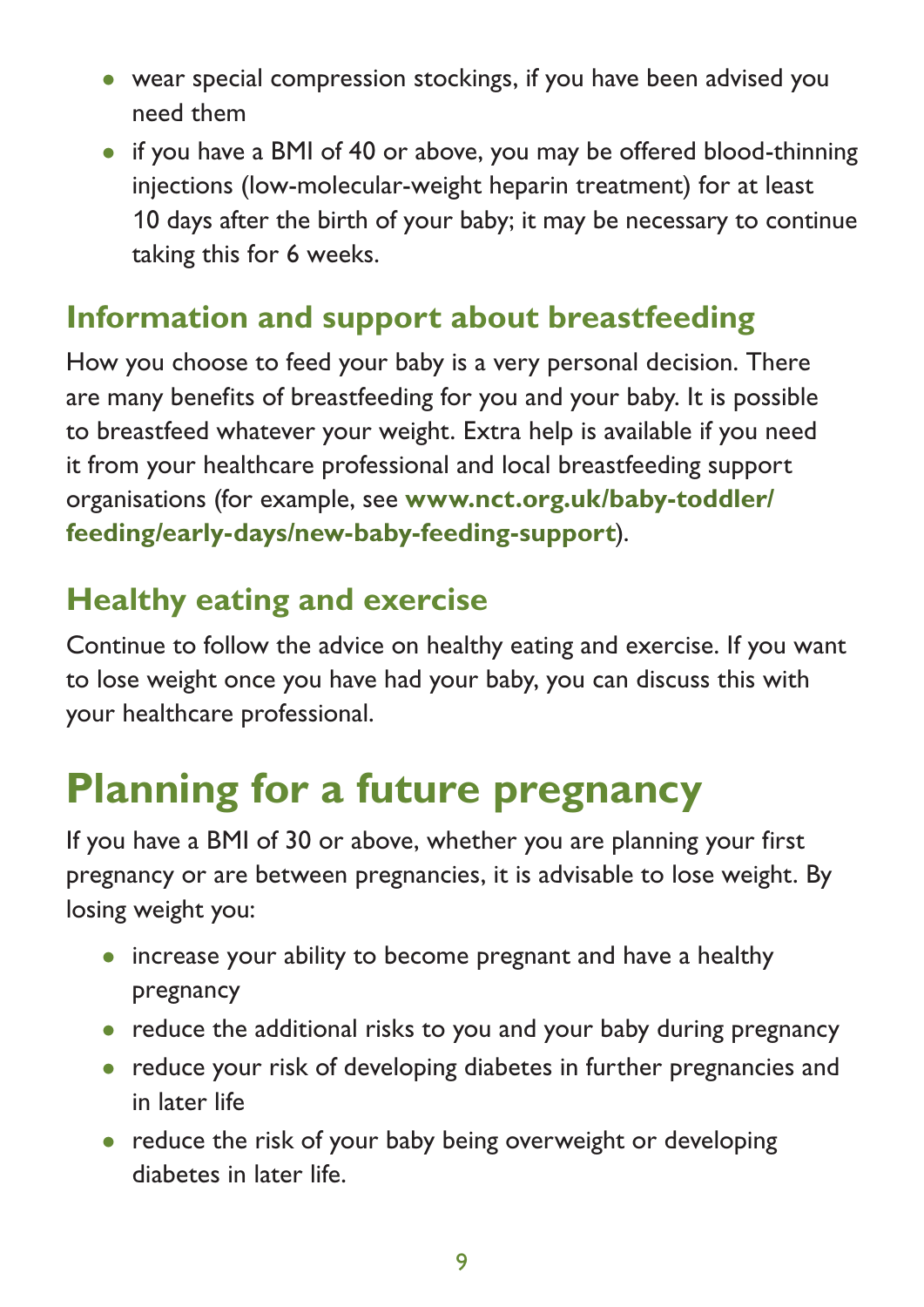If you have fertility problems, it is also advisable to lose weight. Having a BMI of 30 or above may mean that you would not be eligible for fertility treatments such as **IVF** under the National Health Service.

Your healthcare professional can offer you advice and support to lose weight. Crash dieting is not good for your health. Remember that even a small weight loss can give you significant benefits.

You may be offered a referral to a dietician or an appropriately trained healthcare professional. If you are not yet ready to lose weight, you should be given contact details for support for when you are ready.

### **Further information**

RCOG patient information:

- *Reducing the risk of venous thrombosis in pregnancy and after birth* (**[www.rcog.org.uk/en/patients/patient-leaflets/reducing](https://www.rcog.org.uk/en/patients/patient-leaflets/reducing-the-risk-of-venous-thrombosis-in-pregnancy-and-after-birth)[the-risk-of-venous-thrombosis-in-pregnancy-and-after](https://www.rcog.org.uk/en/patients/patient-leaflets/reducing-the-risk-of-venous-thrombosis-in-pregnancy-and-after-birth)[birth](https://www.rcog.org.uk/en/patients/patient-leaflets/reducing-the-risk-of-venous-thrombosis-in-pregnancy-and-after-birth)**)
- *Gestational diabetes* (**[www.rcog.org.uk/en/patients/patient](https://www.rcog.org.uk/en/patients/patient-leaflets/gestational-diabetes/)[leaflets/gestational-diabetes/](https://www.rcog.org.uk/en/patients/patient-leaflets/gestational-diabetes/)**)
- *Pre-eclampsia* (**[www.rcog.org.uk/en/patients/patient-leaflets/](https://www.rcog.org.uk/en/patients/patient-leaflets/pre-eclampsia/) [pre-eclampsia/](https://www.rcog.org.uk/en/patients/patient-leaflets/pre-eclampsia/)**)
- *Shoulder dystocia* (**[www.rcog.org.uk/en/patients/patient](https://www.rcog.org.uk/en/patients/patient-leaflets/shoulder-dystocia/)[leaflets/shoulder-dystocia/](https://www.rcog.org.uk/en/patients/patient-leaflets/shoulder-dystocia/)**)
- *Understanding how risk is discussed in healthcare* (**[www.rcog.org.](https://www.rcog.org.uk/en/patients/patient-leaflets/understanding-how-risk-is-discussed-in-healthcare/) [uk/en/patients/patient-leaflets/understanding-how-risk-is](https://www.rcog.org.uk/en/patients/patient-leaflets/understanding-how-risk-is-discussed-in-healthcare/)[discussed-in-healthcare/](https://www.rcog.org.uk/en/patients/patient-leaflets/understanding-how-risk-is-discussed-in-healthcare/)**)

NHS – *Eat well*: **[www.nhs.uk/Livewell/healthy-eating/Pages/](http://www.nhs.uk/Livewell/healthy-eating/Pages/Healthyeating.aspx) [Healthyeating.aspx](http://www.nhs.uk/Livewell/healthy-eating/Pages/Healthyeating.aspx)**

Guidance from the Physical Activity and Pregnancy Study, commissioned by the UK Chief Medical Officers: **[www.rcog.org.uk/en/patients/](https://www.rcog.org.uk/en/patients/patient-leaflets/physical-activity-pregnancy/) [patient-leaflets/physical-activity-pregnancy/](https://www.rcog.org.uk/en/patients/patient-leaflets/physical-activity-pregnancy/)**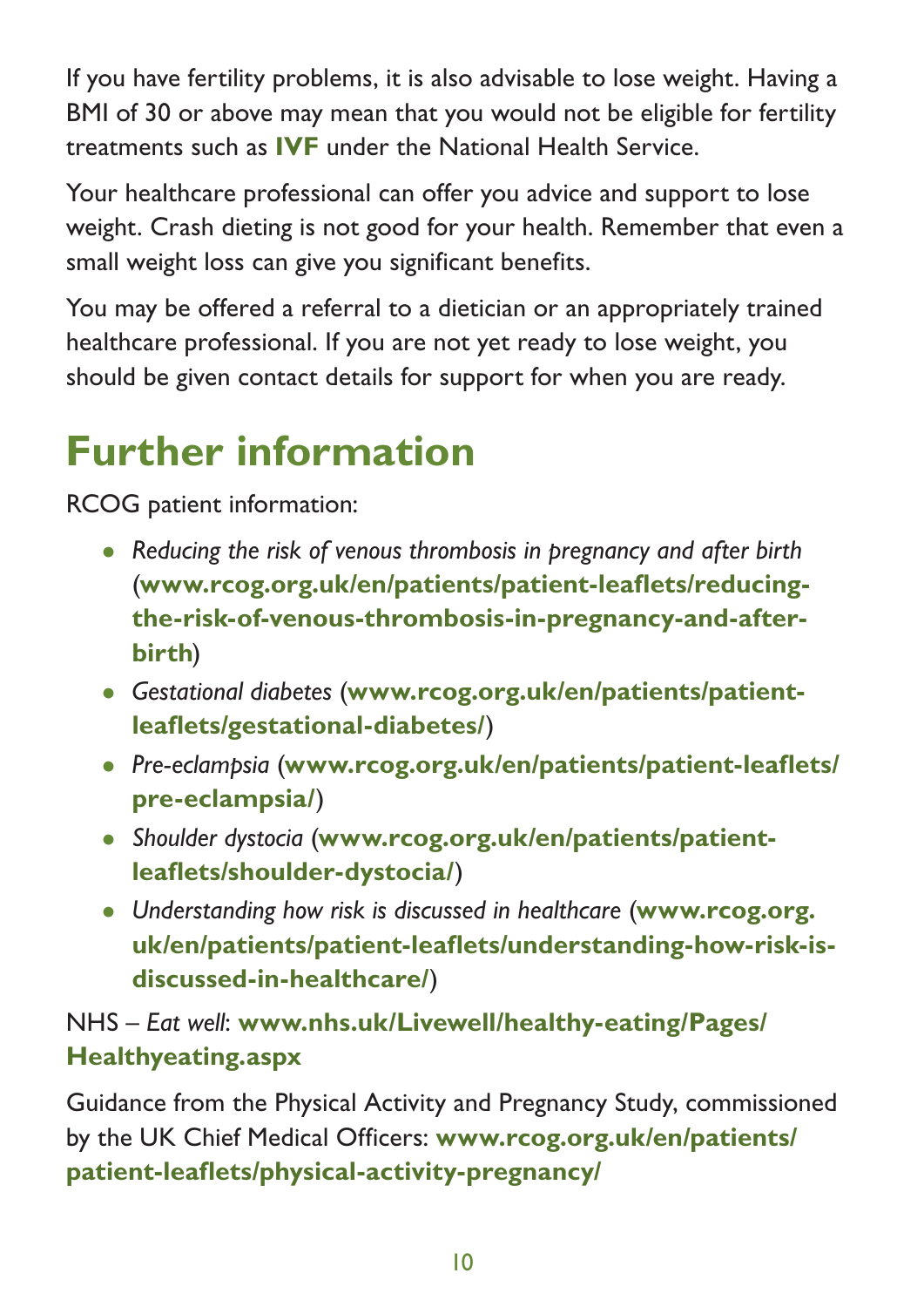Tommy's information on weight management during pregnancy: **[www.](https://www.tommys.org/pregnancy-information/im-pregnant/weight-management-pregnancy)**  $\tanh$  **[tommys.org/pregnancy-information/im-pregnant/weight](https://www.tommys.org/pregnancy-information/im-pregnant/weight-management-pregnancy)[management-pregnancy](https://www.tommys.org/pregnancy-information/im-pregnant/weight-management-pregnancy) ...is helping patients become involved "We want to know what's**

NHS BMI calculator: **[www.nhs.uk/Tools/Pages/](https://www.nhs.uk/Tools/Pages/Healthyweightcalculator.aspx) in their own healthcare decisions.\*** [Healthyweightcalculator.aspx](https://www.nhs.uk/Tools/Pages/Healthyweightcalculator.aspx)

A full list of useful organisations (including the above) is available on the RCOG website at: [www.rcog.org.uk/en/patients/other-sources-of](https://www.rcog.org.uk/en/patients/other-sources-of-help/)**[help/](https://www.rcog.org.uk/en/patients/other-sources-of-help/)** vebsite at: www.rcog.org.uk/en/patients/other-sources-ofcatalyst for shared decision making

#### **Making a choice** same treatment

#### Shared Decision Making **Care programme** to promote shared and **What you choose to do should depend on what is important to you.**

If you are asked to make a choice, you may have lots of questions that you want to ask. You may also want to talk over your options with your family or friends. It can help to write a list of the questions you want answered and take it to your appointment.

#### What are the **pros** and **cons** of each option for me? How do I get support to healthcare. **"I asked 3 Questions..."**

that is **right for me**?

### **Ask 3 Questions**

**To begin with, try to make sure you get the answers to three key questions if you are asked to make a choice about your healthcare.**

- 1. What are my options?
- 2. What are the pros and cons of each option for me?
- 3. How do I get support to help me make a decision that is right for me?

priysicians give about treatment \*<br>Ask 3 Questions is based on Shepherd HL, et al. Three questions that patients can ask to improve the quality of information<br>physicians give about treatment options: A cross-over trial. Patient Education and Counselling,





**NHS** 

**What's it all about?** <https://www.aquanw.nhs.uk/SDM>

#### **Sources and acknowledgements**

This information has been developed by the RCOG Patient Information Committee. It is based on the RCOG Green-top Guideline No.72, *Care of Women with Obesity in Pregnancy* (published in November 2018), and the NICE guideline *Weight Management Before, During and After Pregnancy* (published in July 2010).